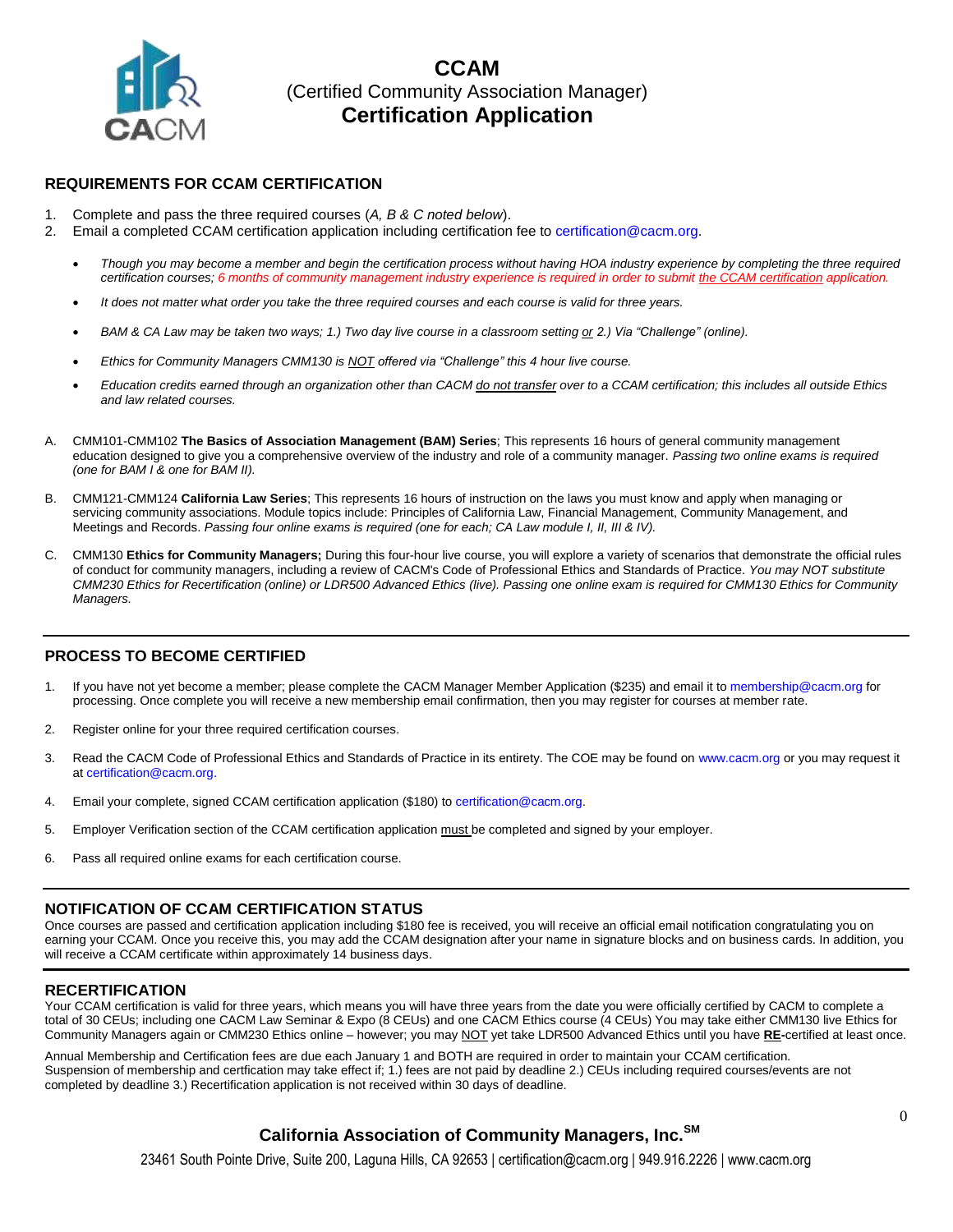

| <b>Applicant First Name</b>                                                                                                                                                     | Applicant Middle Initial | <b>Applicant Last Name</b>                                                                           |  |
|---------------------------------------------------------------------------------------------------------------------------------------------------------------------------------|--------------------------|------------------------------------------------------------------------------------------------------|--|
|                                                                                                                                                                                 |                          |                                                                                                      |  |
| Applicant Nickname/Salutation (if applicable)                                                                                                                                   |                          | <b>Applicant Title</b>                                                                               |  |
| Have you ever held CACM membership under any other name? $\Box$ Yes $\Box$ No <i>If yes, under what name?</i>                                                                   |                          |                                                                                                      |  |
| <b>REQUIRED</b> (not for publication)                                                                                                                                           |                          |                                                                                                      |  |
|                                                                                                                                                                                 |                          |                                                                                                      |  |
|                                                                                                                                                                                 |                          |                                                                                                      |  |
| Check all professional designations, licenses & degrees that you possess: $\square$ CPM $\square$ PCAM $\square$ Real Estate License $\square$ RE Broker License $\square$ Esg. |                          |                                                                                                      |  |
|                                                                                                                                                                                 |                          |                                                                                                      |  |
| Are you presently employed? $\Box$ Yes $\Box$ No                                                                                                                                |                          | Dates of Current Employment From ___________ To: __________                                          |  |
| Have you been employed within Association Management for at least six (6) months? $\Box$ Yes $\Box$ No                                                                          |                          | Is this a paid position? $\Box$ Yes $\Box$ No                                                        |  |
|                                                                                                                                                                                 |                          | Business Phone # _____________________ Extension# ______________                                     |  |
|                                                                                                                                                                                 |                          |                                                                                                      |  |
|                                                                                                                                                                                 |                          | Business Email: North and South American State and South American State and South American State and |  |
| Are you the Owner/CEO/President/Sole Proprietor of the Business? $\Box$ Yes $\Box$ No                                                                                           |                          | If you checked Yes, please check □ N/A                                                               |  |
| If you checked No, please complete contact information below (contact noted must be able to complete the employer verification on page three);                                  |                          |                                                                                                      |  |
|                                                                                                                                                                                 |                          |                                                                                                      |  |
| $\Box$ 0 $\Box$ 1-5 $\Box$ 6-10 $\Box$ 11-20 $\Box$ 21 or More<br>Number of Employees Reporting to You                                                                          |                          |                                                                                                      |  |
| Manager Type $\Box$ High Rise $\Box$ Large Scale $\Box$ Age-Restricted Active Adult $\Box$ Portfolio $\Box$ New Development<br>$\Box$ Commercial                                |                          |                                                                                                      |  |
| If you are NOT presently employed within community association management please complete this section:                                                                         |                          |                                                                                                      |  |
| Name of Previous Employer                                                                                                                                                       |                          |                                                                                                      |  |
| Previous Employer Address                                                                                                                                                       |                          |                                                                                                      |  |
| Previous Employer Email Address                                                                                                                                                 |                          |                                                                                                      |  |
| Previous Employer Phone #                                                                                                                                                       |                          |                                                                                                      |  |
|                                                                                                                                                                                 |                          |                                                                                                      |  |
| Are you seeking full-time employment in community association management? $\Box$ Yes $\Box$ No                                                                                  |                          |                                                                                                      |  |

## **California Association of Community Managers, Inc.SM**

23461 South Pointe Drive, Suite 200, Laguna Hills, CA 92653 | certification@cacm.org | 949.916.2226 | www.cacm.org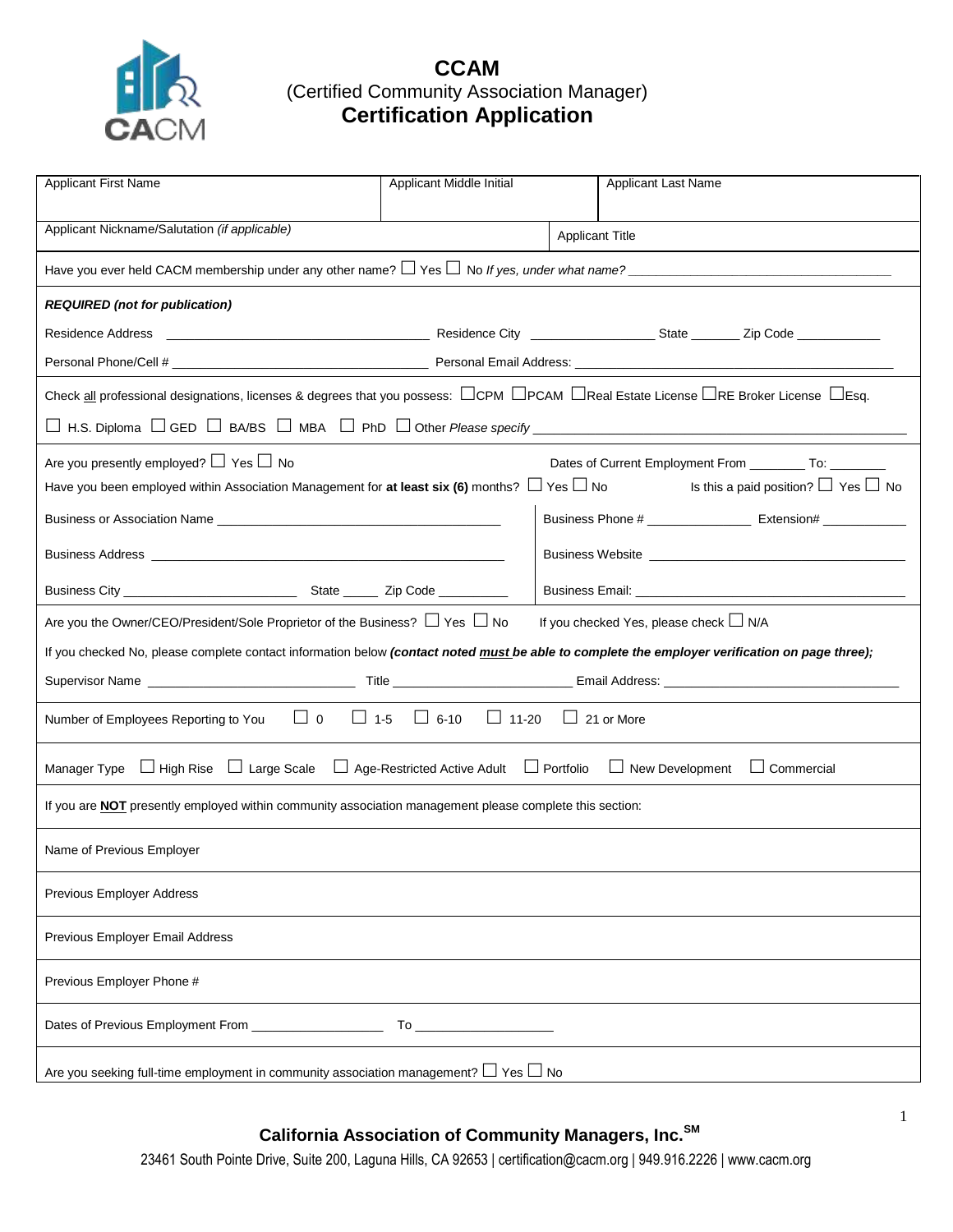

| Association(s) for which you presently provide management                                                                                                                                                                                                                                                                               | Total # of Units<br>Length of Time Managed by You                                                                                       |  |  |  |  |
|-----------------------------------------------------------------------------------------------------------------------------------------------------------------------------------------------------------------------------------------------------------------------------------------------------------------------------------------|-----------------------------------------------------------------------------------------------------------------------------------------|--|--|--|--|
|                                                                                                                                                                                                                                                                                                                                         | Condominium<br>Years<br>Mos.                                                                                                            |  |  |  |  |
|                                                                                                                                                                                                                                                                                                                                         | PUD(s)<br>Years<br>Mos.                                                                                                                 |  |  |  |  |
| Co-Op/Community/Apt(s) etc.                                                                                                                                                                                                                                                                                                             | Mos.<br>Years                                                                                                                           |  |  |  |  |
| Single Family Homes/HOA                                                                                                                                                                                                                                                                                                                 | Years<br>Mos.                                                                                                                           |  |  |  |  |
| Supervisor of Assoc. Mgrs. ____%<br>Indicate your function(s) & % of time spent: $\Box$ Assoc. Mgmt. _____%                                                                                                                                                                                                                             |                                                                                                                                         |  |  |  |  |
| Have you worked for a CCAM, CAFM, MCAM or CAMEx? $\Box$ Yes $\Box$ No If yes, please state name: $\Box$                                                                                                                                                                                                                                 |                                                                                                                                         |  |  |  |  |
| Yes<br>No<br>Have you ever been involved in reorganization for the benefit of creditors or in bankruptcy proceedings as a debtor?<br>Have you ever been involved in either civil or criminal legal proceedings as a defendant in which there were allegations of fraud,<br>misrepresentation, or misappropriation of funds or property? |                                                                                                                                         |  |  |  |  |
| Have you ever been refused bonding, fidelity or crime insurance, or had any such coverage canceled?                                                                                                                                                                                                                                     |                                                                                                                                         |  |  |  |  |
| Have you ever been subject to disciplinary action by CACM or any other professional association?                                                                                                                                                                                                                                        |                                                                                                                                         |  |  |  |  |
|                                                                                                                                                                                                                                                                                                                                         | Have you ever had a professional license suspended or revoked or otherwise been subject to disciplinary action by any licensing agency? |  |  |  |  |
| Have you ever been convicted of or pled no contest to a felony?                                                                                                                                                                                                                                                                         |                                                                                                                                         |  |  |  |  |
| If you answered "yes" to any of the questions directly above, please complete a detailed explanation below and answer the following questions:                                                                                                                                                                                          |                                                                                                                                         |  |  |  |  |
| Was this a Business issue? $\Box$ Yes $\Box$ No                                                                                                                                                                                                                                                                                         | If yes, did this pertain specifically to Association management? $\Box$ Yes $\Box$ No                                                   |  |  |  |  |
| Was this a Personal issue? $\Box$ Yes $\Box$ No                                                                                                                                                                                                                                                                                         |                                                                                                                                         |  |  |  |  |
|                                                                                                                                                                                                                                                                                                                                         |                                                                                                                                         |  |  |  |  |
| Certification requires you perform a minimum of 7 of the following functions. For every function you perform please indicate % of time spent performing<br>this function. The percentages must add up to 100%.                                                                                                                          |                                                                                                                                         |  |  |  |  |
| Budget preparation and management/administration of association financial affairs                                                                                                                                                                                                                                                       | ℅                                                                                                                                       |  |  |  |  |
| Contract negotiation and administration                                                                                                                                                                                                                                                                                                 |                                                                                                                                         |  |  |  |  |
| Provide guidance/assistance to boards of directors regarding the interpretation of governing documents, codes & parameters related to<br>financial activities & affairs of the association                                                                                                                                              |                                                                                                                                         |  |  |  |  |
| %<br>Supervision of association employees and staff members                                                                                                                                                                                                                                                                             |                                                                                                                                         |  |  |  |  |
| Management of association maintenance programs                                                                                                                                                                                                                                                                                          |                                                                                                                                         |  |  |  |  |
| Management/administration of association rules, regulations and architectural standards                                                                                                                                                                                                                                                 |                                                                                                                                         |  |  |  |  |
| Management/supervision of association recreational programs                                                                                                                                                                                                                                                                             |                                                                                                                                         |  |  |  |  |
| Primary responsibility for homeowner/resident/tenant communications and acting as liaison                                                                                                                                                                                                                                               |                                                                                                                                         |  |  |  |  |
| %<br>Risk management of association properties, activities and business affairs                                                                                                                                                                                                                                                         |                                                                                                                                         |  |  |  |  |
| %<br>Primary responsibility for implementation of association policies                                                                                                                                                                                                                                                                  |                                                                                                                                         |  |  |  |  |
|                                                                                                                                                                                                                                                                                                                                         | Total:<br>100%                                                                                                                          |  |  |  |  |

# **California Association of Community Managers, Inc.SM**

23461 South Pointe Drive, Suite 200, Laguna Hills, CA 92653 | certification@cacm.org | 949.916.2226 | www.cacm.org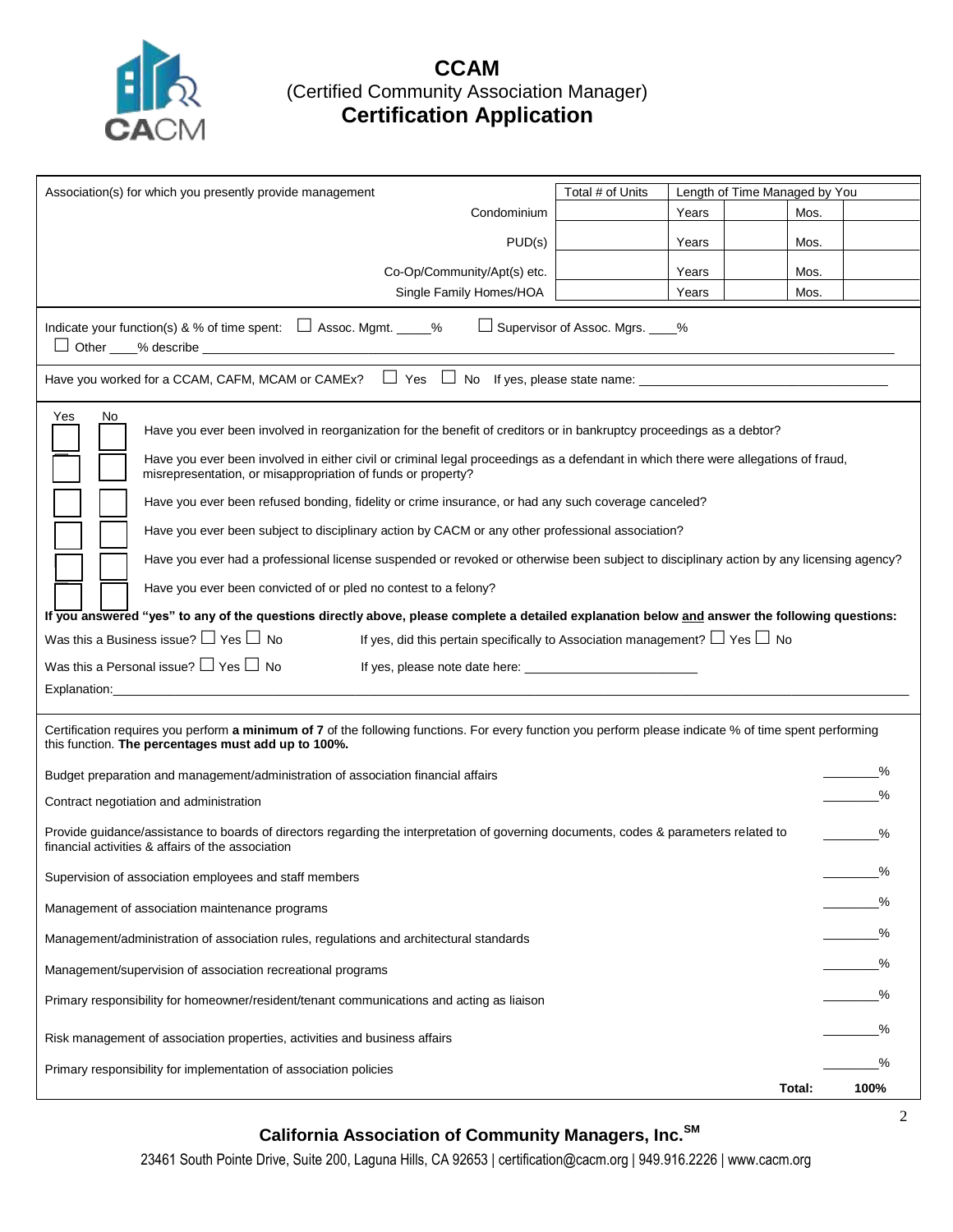

### **APPLICANT SIGNATURE SECTION**

This application is submitted to CACM with the understanding that:

- The information provided will be used to assist CACM in reviewing the applicant's eligibility for Certified Community Association Manager status.
- $\triangleright$  Additional information that may be required by CACM shall be supplied promptly upon request.
- $\triangleright$  The information provided is complete and correct to the best of the applicant's knowledge.
- $\triangleright$  The information will be considered confidential, except as may be required to process and approve the application.
- $\triangleright$  There are no actions charged against the applicant or challenges to the applicant's responsibility, character or integrity.
- Any information or comment furnished to CACM by any person or response to an invitation to provide information shall be conclusive, deemed to be privileged, and not form the basis of any action by the applicant for slander, libel or defamation of character. CACM reserves the right to document all information contained herein.
- ▶ The applicant agrees to waive any and all claims against CACM, its officers, directors, employees, agents, attorneys and members arising out of any act or omission in connection with the consideration, rejection or acceptance of this application, or any act or omission by CACM in disappointing the applicant if the application is not approved, including any suspension or expulsion of the applicant as a CCAM program applicant.
- The applicant wholeheartedly subscribes to the official CACM Code of Professional Ethics and Standards of Practice.
- $\triangleright$  The applicant understands his/her responsibility to provide CACM with current place of business and any subsequent changes.
- $\triangleright$  The applicant understands and agrees to permit the Professional Standards Committee to review this application and any attachments or subsequent information submitted or obtained related to the application and investigate any portions as it may deem necessary.
- $\triangleright$  The applicant understands that if his/her membership or certification is terminated as a result of a disciplinary action by the Professional Standards Committee, he/she will not be eligible to reinstate or reapply for either.

In addition to the foregoing, each applicant shall have the duty and the responsibility to arbitrate controversies arising out of management contracts and the community association management business with any and all forms of associations as specified in the CACM Code of Professional Ethics and Standards of Practice.

#### **B y m y signature below:**

- I verify that all information on this application is accurate; I acknowledge that I have read the rules and regulations stated above and authorize CACM and/or its agents to verify all items listed.
- $\triangleright$  I have read through the complete Code of Professional Ethics and Standards of Practice of the California Association of Community Managers, will abide by its code, which may be duly amended from time to time; and will be subject to procedures for compliance and/or disciplinary action.

**Applicant Signature \_\_\_\_\_\_\_\_\_\_\_\_\_\_\_\_\_\_\_\_\_\_\_\_\_\_\_\_\_\_\_\_\_\_\_\_\_\_\_\_\_\_\_\_ Applicant Printed Name \_\_\_\_\_\_\_\_\_\_\_\_\_\_\_\_\_\_\_\_\_\_\_\_\_\_\_ Date \_\_\_\_\_\_\_\_\_**

### **EMPLOYER VERIFICATION SECTION**

This section is to be completed by the applicant's employer **only**.

| Title<br>Email                                                                                                                                   | Company Name                                                   | Date |  |
|--------------------------------------------------------------------------------------------------------------------------------------------------|----------------------------------------------------------------|------|--|
| <b>Employer Signature</b>                                                                                                                        | <b>Employer Printed Name</b>                                   |      |  |
| By my signature below: I verify that all information provided within this application is valid and accurate.                                     |                                                                |      |  |
| recommend this Applicant for CCAM certification $\Box$ No, I do not                                                                              | $\Box$ Yes. I do                                               |      |  |
| can verify that this applicant has at least 6 months of experience within the community association management industry $\Box$ No<br>⊿ Yes       |                                                                |      |  |
| Time Associated with Applicant $\Box$ under 1 year $\Box$ 1-4 years                                                                              | $\Box$ 4-6 years<br>$\Box$ 6-8 years<br>$\Box$ 8 or more years |      |  |
| If you are the owner/sole proprietor of your own company/association please check this box and do not complete next three questions below $\Box$ |                                                                |      |  |
| I am a <b>Present</b> Employer of Applicant                                                                                                      | $\Box$ I am a <b>PAST</b> Employer of Applicant                |      |  |
| Please check ONE box that describes your relationship to Applicant                                                                               |                                                                |      |  |

### **California Association of Community Managers, Inc.SM**

23461 South Pointe Drive, Suite 200, Laguna Hills, CA 92653 | certification@cacm.org | 949.916.2226 | www.cacm.org